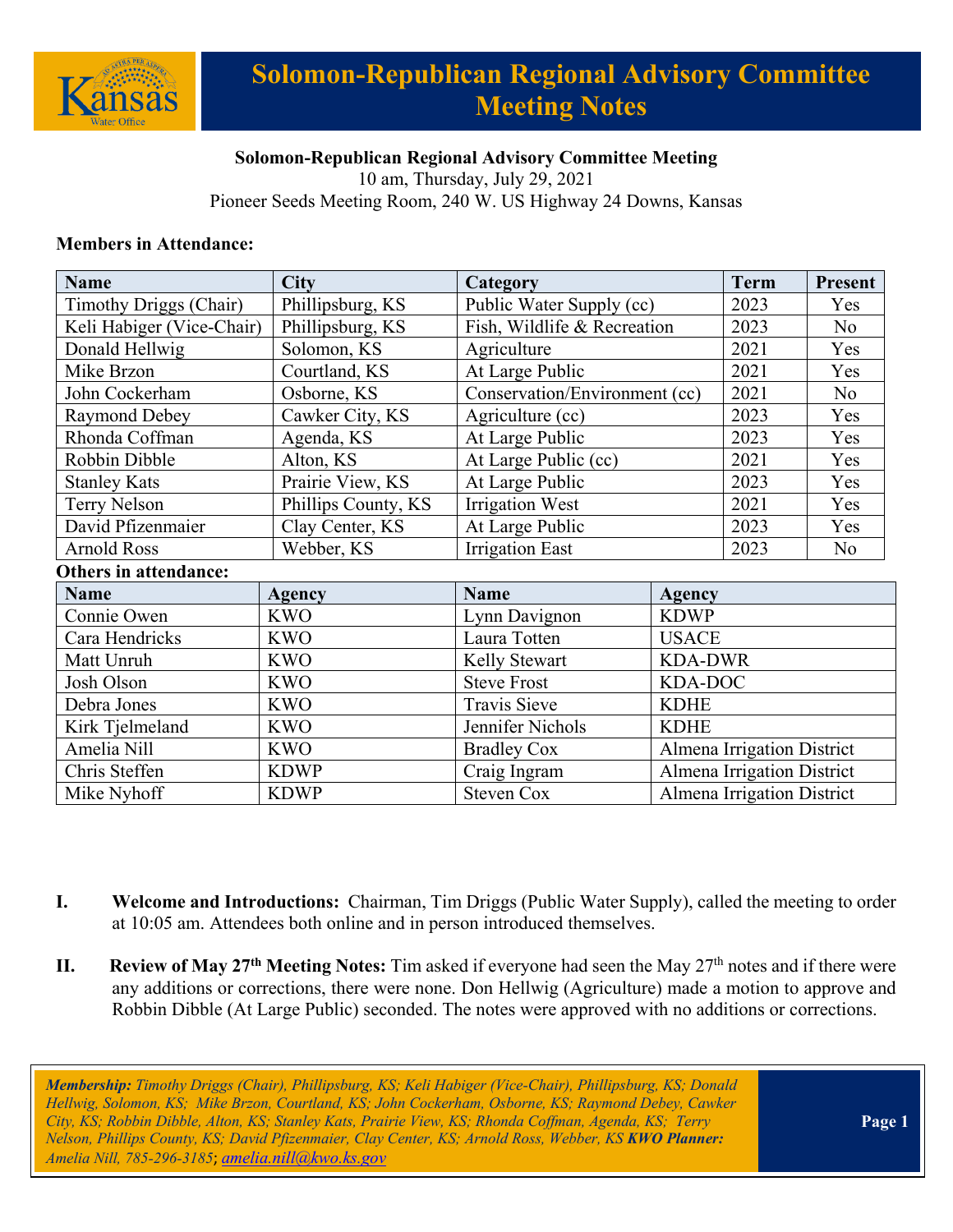

## **III. RAC Business:**

- **a. FY22 SWPF Budget Update:** Cara Hendricks, Assistant Director KWO, led the discussion with a PowerPoint highlighting the State Water Plan Fund (SWPF) appropriations for 2022. Cara reviewed how the SWPF is utilized and funded as well as the \$8 million transfer. Cara also described the programs that are funded through the SWPF and which agency they are operated by. One line item Cara noted was the addition of a Soil Health Program operated by KDA. Cara ended her presentation by bringing up the RAC's previous year's FY22 budget recommendation memo as a reminder of the programs supported in the past.
- **b. FY23 RAC Budget Recommendations:** Amelia Nill (KWO) displayed the FY22 RAC Budget Recommendations memo from the previous year to provide as a starting point for discussion. Ray Debey (Agriculture) stated that the significant amounts of sedimentation coming from roadways and ditches needs to be addressed. It was suggested that this could be addressed through the streambank stabilization programs. Craig Ingram (Almena Irrigation District) brought up the district's need for the implementation of a streamgage above the diversion dam and encouraged the RAC to include this within their budget recommendations. Robbin provided a suggestion to include support of funding for aid to conservation districts. After some discussion about language of recommendations, the RAC decided to continue support for funding of the Vision Education Strategy, Milford Lake Watershed RCPP, HAB Pilot, Nonpoint Source Pollution programs, and Water Resource Cost Share. Additionally, the RAC added recommendations of increased funding for Streambank Stabilization with specific attention to erosion and sedimentation of roadways and ditches, support of research for funding a streamgage above the Almena Irrigation District diversion dam and continued funding for aid to conservation districts. A motion was made by Terry Nelson (Irrigation West) and seconded by Robbin to approve the FY23 RAC Budget Recommendations. The motion was voted on a passed unanimously.
- **c. Almena Irrigation District Project Updates:** Craig Ingram (Almena Irrigation District) gave a presentation on the operation and activities of the Almena Irrigation District. He provided an overview of the history of the district as well as an update on recent projects. Craig emphasized the importance of streamgaging within the Almena Irrigation District.
- **d. Water Rights Overview:** Kelly Stewart (KDA-DWR) presented an overview of the history and operation of water rights within the state of Kansas. Kelly also covered the role of KDA-DWR in regard to water rights. Terry expressed concern for the over-pumping fine process, which led to a discussion about the fine process and Kelly providing some additionally information in response.
- **e. Additional KWO Updates:**
	- **i.** Kirk Tjelmeland (KWO) provided the RAC with an update on the RAC membership process. He said that RAC membership applications will be taken to the RAC Operations Committee for review. Once reviewed, all RAC applicants will be notified of their status.

*Membership: Timothy Driggs (Chair), Phillipsburg, KS; Keli Habiger (Vice-Chair), Phillipsburg, KS; Donald Hellwig, Solomon, KS; Mike Brzon, Courtland, KS; John Cockerham, Osborne, KS; Raymond Debey, Cawker City, KS; Robbin Dibble, Alton, KS; Stanley Kats, Prairie View, KS; Rhonda Coffman, Agenda, KS; Terry Nelson, Phillips County, KS; David Pfizenmaier, Clay Center, KS; Arnold Ross, Webber, KS KWO Planner: Amelia Nill, 785-296-3185*; *[amelia.nill@kwo.ks.gov](mailto:amelia.nill@kwo.ks.gov)*